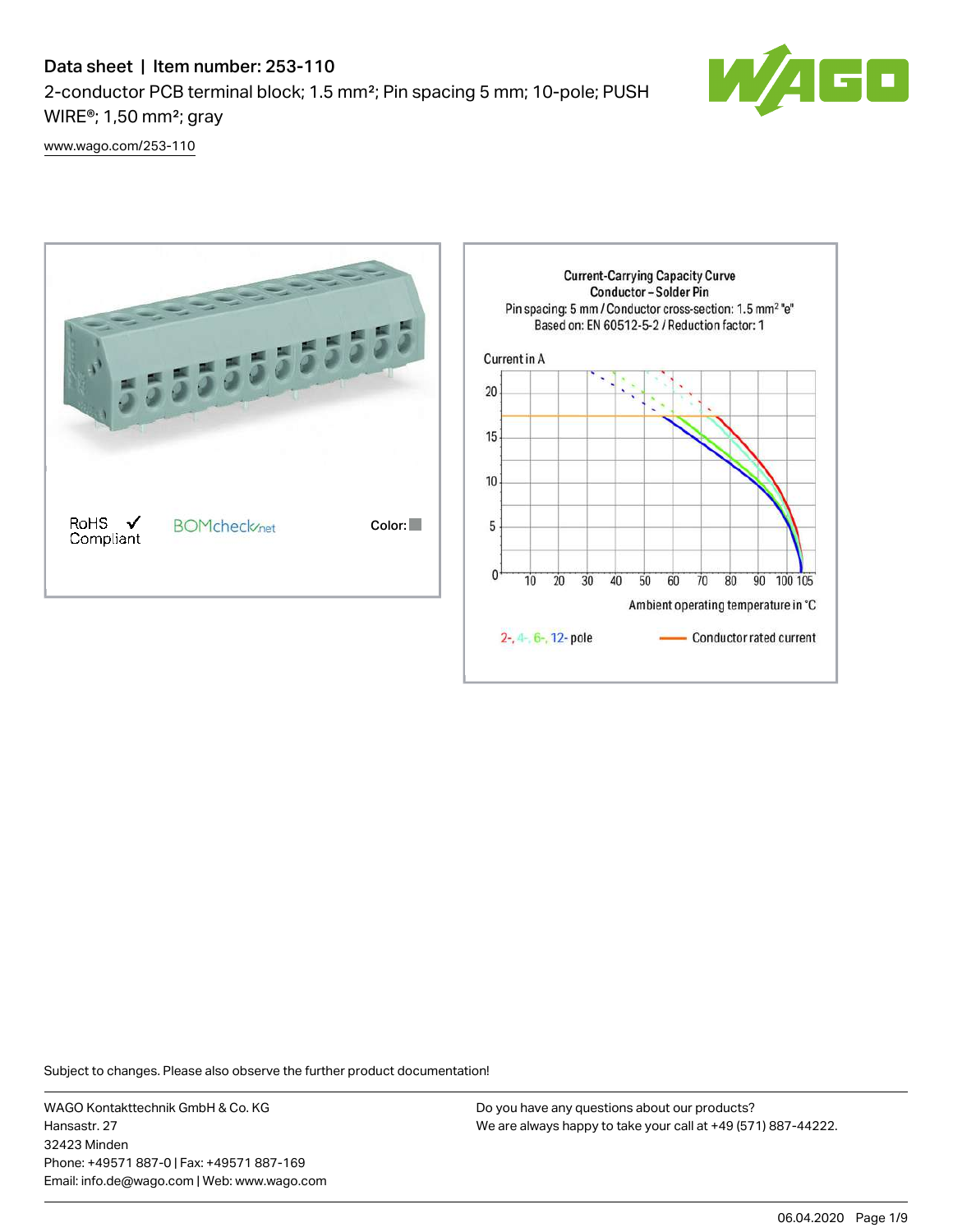



#### Item description

- PCB terminal strips with screwdriver-actuated PUSH WIRE® termination  $\blacksquare$
- $\blacksquare$ Double-conductor connection provides top-entry (vertical) and/or side-entry (horizontal) wiring
- $\blacksquare$ Push-in termination of solid conductors
- $\blacksquare$ Double entries for power supply and potential distribution

# Data

## Electrical data

#### Ratings per IEC/EN 60664-1

| Ratings per                     | IEC/EN 60664-1 |
|---------------------------------|----------------|
| Rated voltage (III / 3)         | 320 V          |
| Rated impulse voltage (III / 3) | 4 kV           |
| Rated voltage (III / 2)         | 320 V          |

Subject to changes. Please also observe the further product documentation!

WAGO Kontakttechnik GmbH & Co. KG Hansastr. 27 32423 Minden Phone: +49571 887-0 | Fax: +49571 887-169 Email: info.de@wago.com | Web: www.wago.com Do you have any questions about our products? We are always happy to take your call at +49 (571) 887-44222.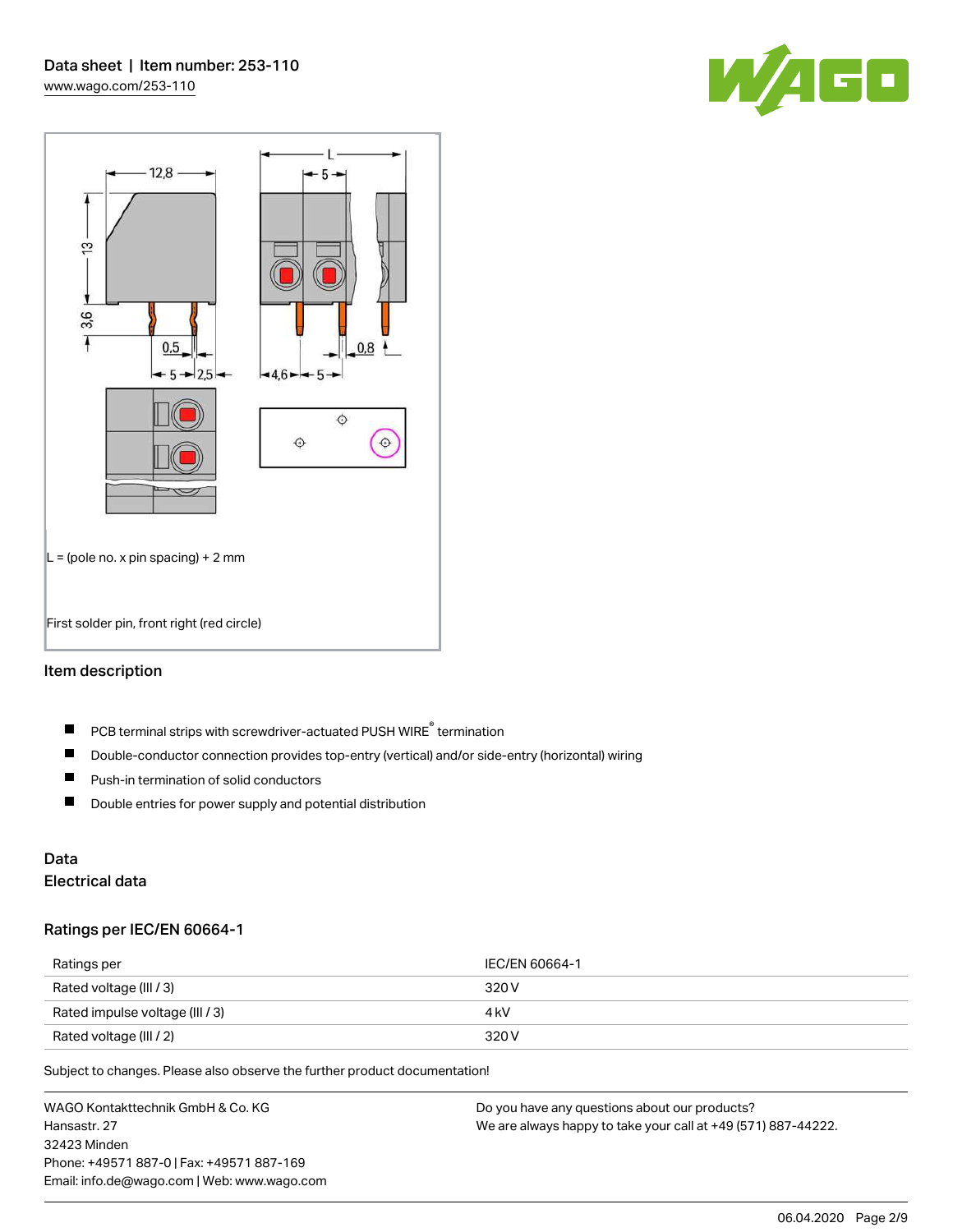## Data sheet | Item number: 253-110

[www.wago.com/253-110](http://www.wago.com/253-110)



| Rated impulse voltage (III / 2) | 4 kV                                                      |
|---------------------------------|-----------------------------------------------------------|
| Rated voltage (II / 2)          | 630 V                                                     |
| Rated impulse voltage (II / 2)  | 4 kV                                                      |
| Rated current                   | 17.5A                                                     |
| Legend (ratings)                | (III / 2) ≙ Overvoltage category III / Pollution degree 2 |

#### Approvals per UL 1059

| Rated voltage UL (Use Group B) | 300 V          |
|--------------------------------|----------------|
| Rated current UL (Use Group B) | 8 A            |
| Rated voltage UL (Use Group D) | 300 V          |
| Rated current UL (Use Group D) | 8 A            |
| Approvals per                  | <b>UL 1059</b> |

### Approvals per CSA

| Rated voltage CSA (Use Group B) | 300 V |
|---------------------------------|-------|
| Rated current CSA (Use Group B) | 8 A   |
| Rated voltage CSA (Use Group D) | 300 V |
| Rated current CSA (Use Group D) | 8 A   |

### Connection data

| Connection type (1)                           | PUSH WIRE <sup>®</sup> connection                    |
|-----------------------------------------------|------------------------------------------------------|
| Connection technology                         | PUSH WIRE®                                           |
| Number of connection points (connection type) | 1                                                    |
| Actuation type                                | Operating tool                                       |
| Solid conductor                               | $0.51.5$ mm <sup>2</sup> / 20  16 AWG                |
| Strip length                                  | 8,5  9,5 mm / 0.33  0.37 inch                        |
| Note (strip length)                           | 7  8 mm / 0.28  0.31 inch (for wiring on both sides) |
| Conductor entry angle to the PCB              | $0^{\circ}$                                          |
| No. of poles                                  | 10                                                   |
| Connection type (2)                           | PUSH WIRE <sup>®</sup> connection                    |
| Connection technology 2                       | PUSH WIRE®                                           |
| Number of connection points                   | 1                                                    |
| Solid conductor (2)                           | $0.51.5$ mm <sup>2</sup> / 20  16 AWG                |
| Strip length (2)                              | 8.5  9.5 mm / 0.33  0.37 inch                        |
| Note (strip length) 2                         | 7  8 mm / 0.28  0.31 inch (for wiring on both sides) |
| Conductor entry angle to the PCB 2            | 90°                                                  |

Subject to changes. Please also observe the further product documentation!

WAGO Kontakttechnik GmbH & Co. KG Hansastr. 27 32423 Minden Phone: +49571 887-0 | Fax: +49571 887-169 Email: info.de@wago.com | Web: www.wago.com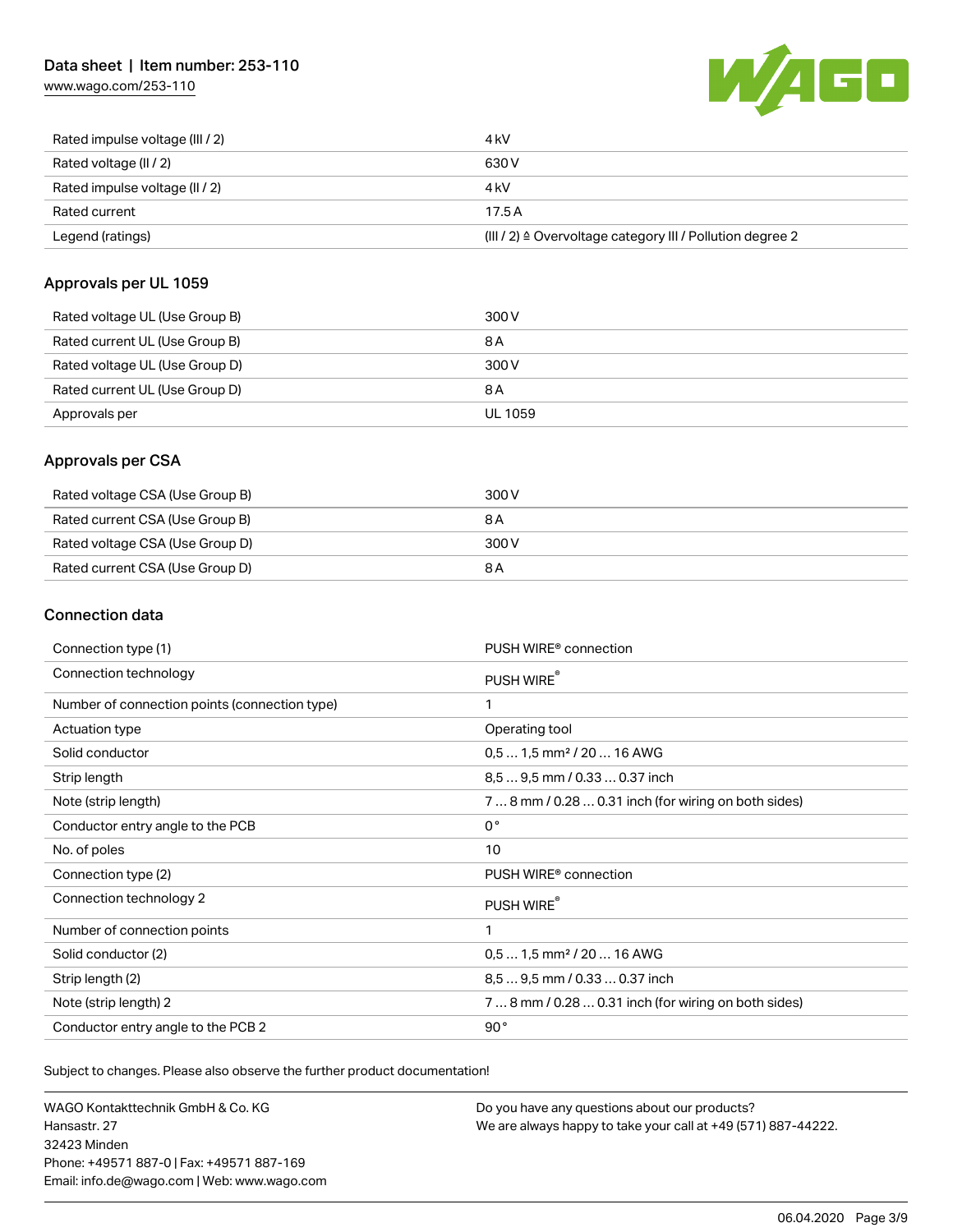[www.wago.com/253-110](http://www.wago.com/253-110)



| Total number of connection points | 20 |
|-----------------------------------|----|
| Total number of potentials        | 10 |
| Number of connection types        |    |
| Number of levels                  |    |

#### Geometrical Data

| Pin spacing                       | 5 mm / 0.197 inch        |
|-----------------------------------|--------------------------|
| Width                             | 52 mm / 2.047 inch       |
| Height                            | 16,6 mm / 0.654 inch     |
| Height from the surface           | 13 mm / 0.512 inch       |
| Depth                             | 12,8 mm / 0.504 inch     |
| Solder pin length                 | 3.6 <sub>mm</sub>        |
| Solder pin dimensions             | $0.5 \times 0.8$ mm      |
| Drilled hole diameter (tolerance) | 1 1 <sup>(+0,1)</sup> mm |

### PCB contact

| PCB contact                         | THT                                        |
|-------------------------------------|--------------------------------------------|
| Solder pin arrangement              | over the entire terminal strip (staggered) |
| Number of solder pins per potential |                                            |

#### Material Data

| Color                       | gray                                  |
|-----------------------------|---------------------------------------|
| Material group              |                                       |
| Insulating material         | Polyamide 66 (PA 66)                  |
| Flammability class per UL94 | V <sub>0</sub>                        |
| Clamping spring material    | Chrome nickel spring steel (CrNi)     |
| Contact material            | Electrolytic copper $(E_{\text{Cl}})$ |
| Contact plating             | tin-plated                            |
| Fire load                   | 0.18MJ                                |
| Weight                      | 8.7 g                                 |
|                             |                                       |

#### Environmental Requirements

| Limit temperature range | -60  +105 °C |
|-------------------------|--------------|
|-------------------------|--------------|

Subject to changes. Please also observe the further product documentation!

WAGO Kontakttechnik GmbH & Co. KG Hansastr. 27 32423 Minden Phone: +49571 887-0 | Fax: +49571 887-169 Email: info.de@wago.com | Web: www.wago.com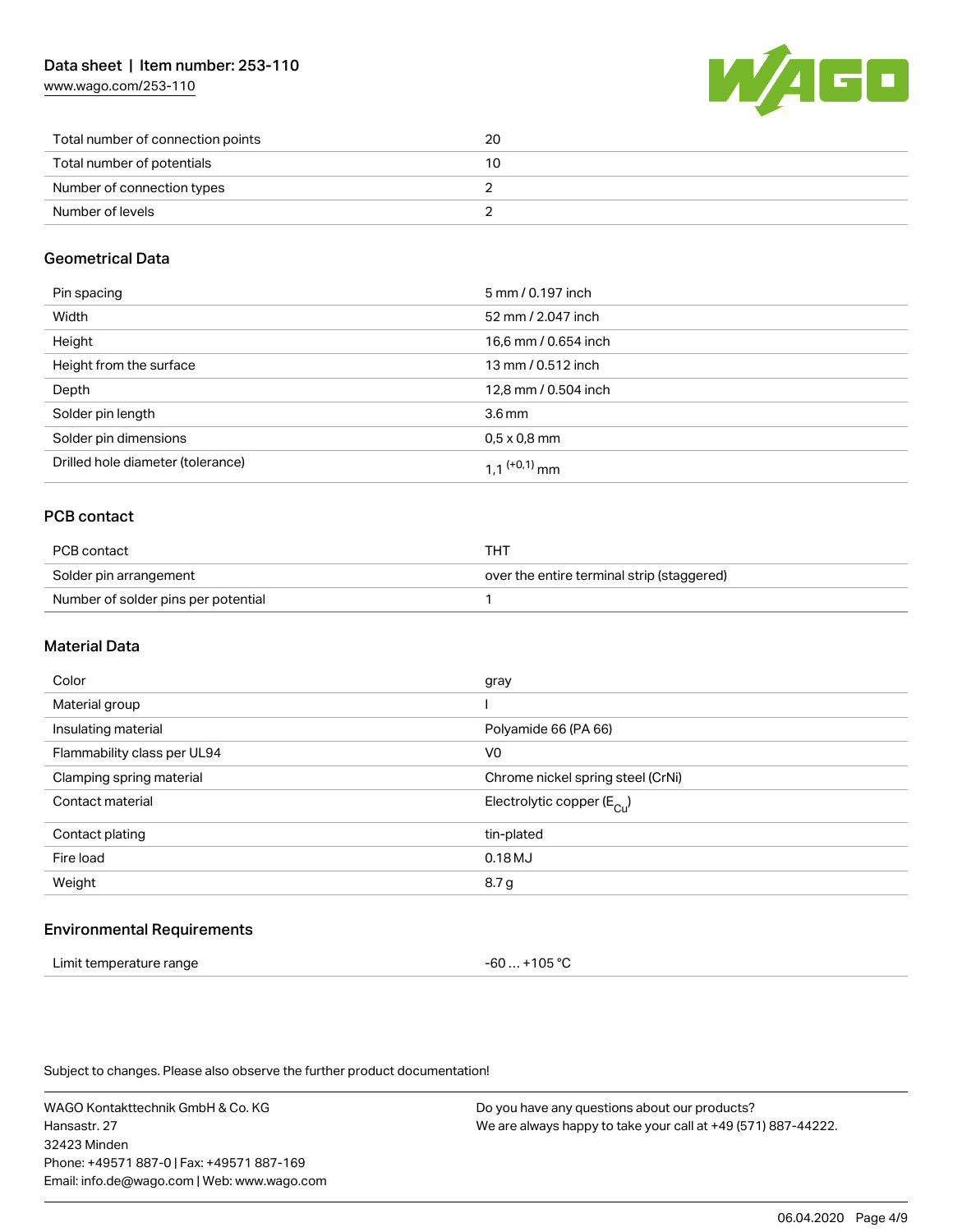

#### Commercial data

| Product Group      | 4 (Printed Circuit) |
|--------------------|---------------------|
| Packaging type     | <b>BOX</b>          |
| Country of origin  | <b>CN</b>           |
| <b>GTIN</b>        | 4044918689588       |
| Customs Tariff No. | 85369010000         |

#### Approvals / Certificates

#### Country specific Approvals

| Logo                         | Approval                                                                                                                      | <b>Additional Approval Text</b>                                                                                | Certificate<br>name   |
|------------------------------|-------------------------------------------------------------------------------------------------------------------------------|----------------------------------------------------------------------------------------------------------------|-----------------------|
|                              | <b>CCA</b><br>DEKRA Certification B.V.                                                                                        | EN 60947                                                                                                       | NTR NL-<br>7649       |
| EMA<br>EUR                   | <b>CCA</b><br>DEKRA Certification B.V.                                                                                        | EN 60998                                                                                                       | 2126302.02            |
|                              | <b>CCA</b><br>DEKRA Certification B.V.                                                                                        | EN 60998                                                                                                       | <b>NTR NL</b><br>6580 |
| EMA<br>EUR                   | <b>ENEC</b><br>DEKRA Certification B.V.                                                                                       | EN 60947                                                                                                       | 71-101931             |
|                              | <b>VDE</b><br>VDE Prüf- und Zertifizierungsinstitut                                                                           | EN 60998                                                                                                       | 40028668              |
| <b>UL-Approvals</b>          |                                                                                                                               |                                                                                                                |                       |
| Logo                         | Approval                                                                                                                      | <b>Additional Approval Text</b>                                                                                | Certificate<br>name   |
|                              | cURus<br>Underwriters Laboratories Inc.                                                                                       | UL 1059                                                                                                        | E45172<br>sec. 6      |
|                              | UL                                                                                                                            | <b>UL 1977</b>                                                                                                 | E45171                |
|                              | Subject to changes. Please also observe the further product documentation!                                                    |                                                                                                                |                       |
| Hansastr. 27<br>32423 Minden | WAGO Kontakttechnik GmbH & Co. KG<br>Phone: +49571 887-0   Fax: +49571 887-169<br>Email: info.de@wago.com   Web: www.wago.com | Do you have any questions about our products?<br>We are always happy to take your call at +49 (571) 887-44222. |                       |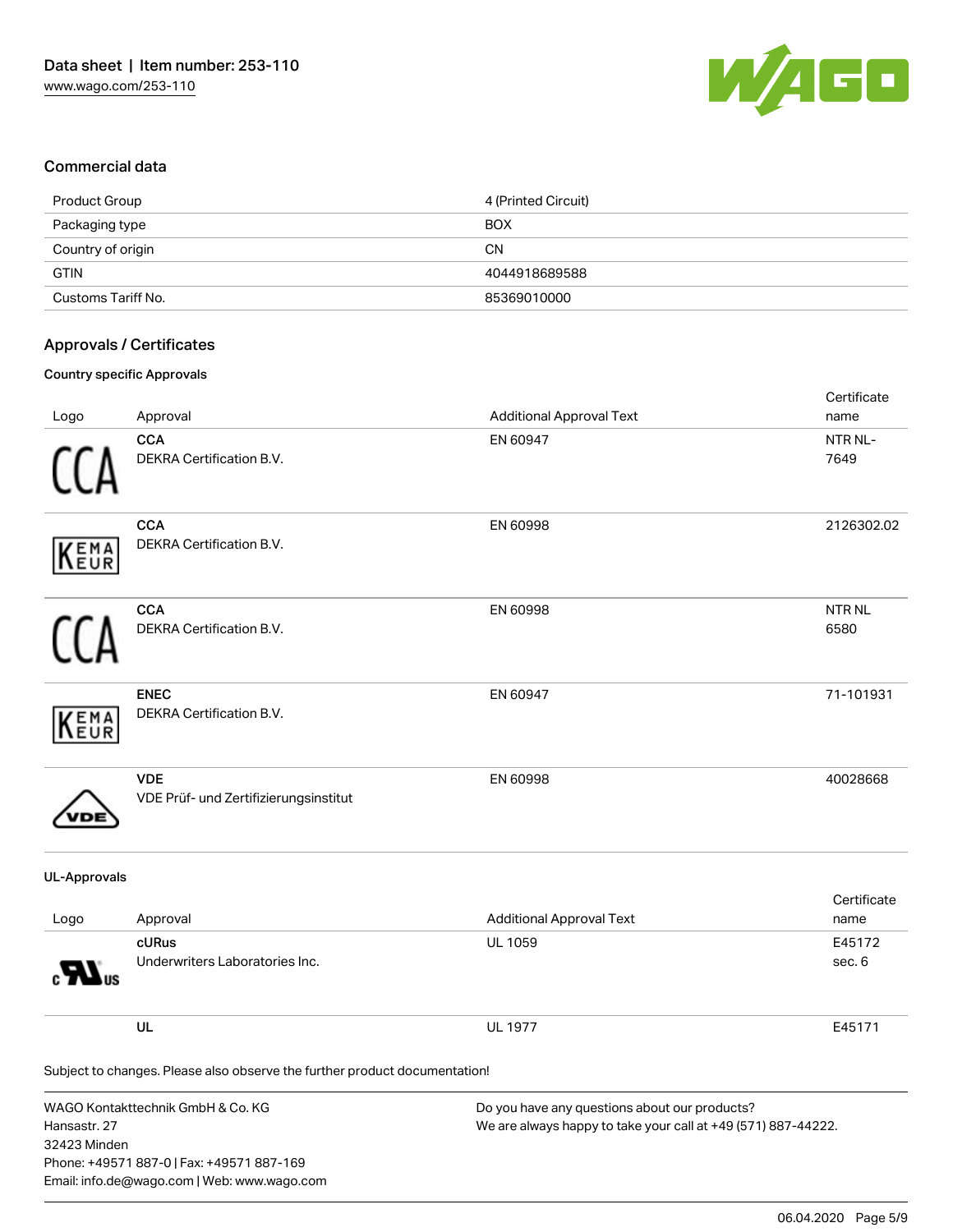



UL International Germany GmbH

### Counterpart

#### Compatible products

| ٠<br>. .<br>×<br>. |
|--------------------|
|--------------------|

|                                   | Item no.: 210-647<br>Operating tool; Blade: 2.5 x 0.4 mm; with a partially insulated shaft                                                                                           |             |                                  | www.wago.com/210-647 |
|-----------------------------------|--------------------------------------------------------------------------------------------------------------------------------------------------------------------------------------|-------------|----------------------------------|----------------------|
|                                   | Item no.: 210-648<br>Operating tool; Blade: 2.5 x 0.4 mm; with a partially insulated shaft; angled; short                                                                            |             |                                  | www.wago.com/210-648 |
|                                   | Item no.: 210-719<br>Operating tool; Blade: 2.5 x 0.4 mm; with a partially insulated shaft                                                                                           |             |                                  | www.wago.com/210-719 |
| Marking accessories               |                                                                                                                                                                                      |             |                                  |                      |
|                                   | Item no.: 210-332/500-202<br>Marking strips; as a DIN A4 sheet; MARKED; 1-16 (160x); Height of marker strip: 3 mm; Strip length 182<br>mm; Horizontal marking; Self-adhesive; white  |             | /500-202                         | www.wago.com/210-332 |
|                                   | Item no.: 210-332/500-204<br>Marking strips; as a DIN A4 sheet; MARKED; 17-32 (160x); Height of marker strip: 3 mm; Strip length<br>182 mm; Horizontal marking; Self-adhesive; white |             | /500-204                         | www.wago.com/210-332 |
|                                   | Item no.: 210-332/500-205<br>Marking strips; as a DIN A4 sheet; MARKED; 1-32 (80x); Height of marker strip: 3 mm; Strip length 182<br>mm; Horizontal marking; Self-adhesive; white   |             | www.wago.com/210-332<br>/500-205 |                      |
|                                   | Item no.: 210-332/500-206<br>Marking strips; as a DIN A4 sheet; MARKED; 33-48 (160x); Height of marker strip: 3 mm; Strip length<br>182 mm; Horizontal marking; Self-adhesive; white |             | www.wago.com/210-332<br>/500-206 |                      |
|                                   | Item no.: 210-833<br>Marking strips; on reel; 6 mm wide; plain; Self-adhesive; white                                                                                                 |             | www.wago.com/210-833             |                      |
| <b>Downloads</b><br>Documentation |                                                                                                                                                                                      |             |                                  |                      |
|                                   | <b>Additional Information</b>                                                                                                                                                        |             |                                  |                      |
| Technical explanations            |                                                                                                                                                                                      | Apr 3, 2019 | pdf                              | Download             |

Subject to changes. Please also observe the further product documentation!

WAGO Kontakttechnik GmbH & Co. KG Hansastr. 27 32423 Minden Phone: +49571 887-0 | Fax: +49571 887-169 Email: info.de@wago.com | Web: www.wago.com

Do you have any questions about our products? We are always happy to take your call at +49 (571) 887-44222.

3.6 MB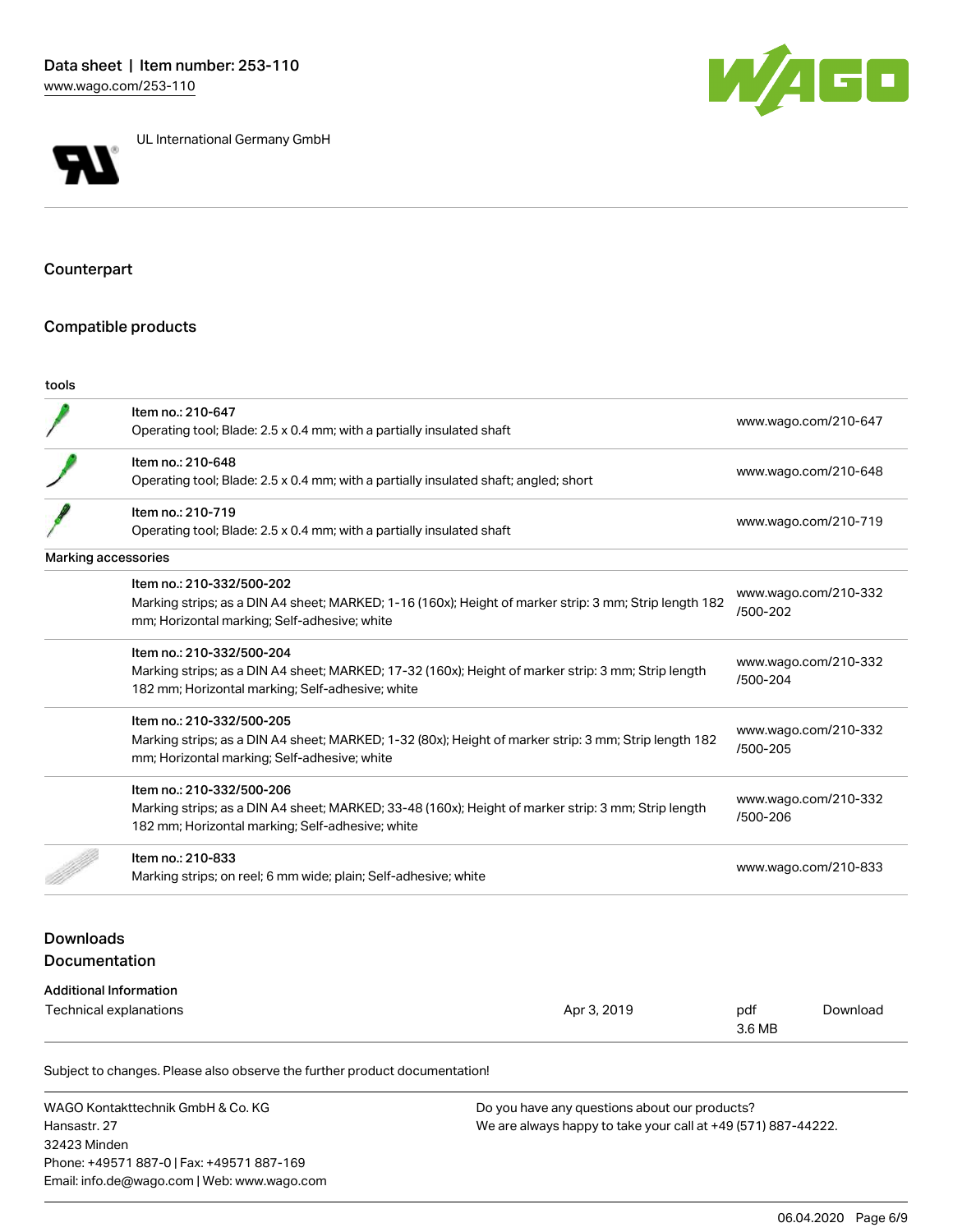

#### CAD/CAE-Data

| CAD data |  |  |
|----------|--|--|
|          |  |  |

| 2D/3D Models 253-110                                                                                                                                                   |  | <b>URL</b> | Download |
|------------------------------------------------------------------------------------------------------------------------------------------------------------------------|--|------------|----------|
| <b>CAE</b> data                                                                                                                                                        |  |            |          |
| EPLAN Data Portal 253-110                                                                                                                                              |  | <b>URL</b> | Download |
| <b>PCB Design</b>                                                                                                                                                      |  |            |          |
| Symbol and Footprint 253-110                                                                                                                                           |  | <b>URL</b> | Download |
| CAx data for your PCB design, consisting of "schematic symbols and PCB footprints",<br>allow easy integration of the WAGO component into your development environment. |  |            |          |
| Supported formats:                                                                                                                                                     |  |            |          |
| П<br>Accel EDA 14 & 15                                                                                                                                                 |  |            |          |
| П<br>Altium 6 to current version                                                                                                                                       |  |            |          |
| ш<br>Cadence Allegro                                                                                                                                                   |  |            |          |
| $\blacksquare$<br>DesignSpark                                                                                                                                          |  |            |          |
| П<br>Eagle Libraries                                                                                                                                                   |  |            |          |
| ш<br>KiCad                                                                                                                                                             |  |            |          |
| $\blacksquare$<br>Mentor Graphics BoardStation                                                                                                                         |  |            |          |
| П<br>Mentor Graphics Design Architect                                                                                                                                  |  |            |          |
| ш<br>Mentor Graphics Design Expedition 99 and 2000                                                                                                                     |  |            |          |
| ш<br>OrCAD 9.X PCB and Capture                                                                                                                                         |  |            |          |
| П<br>PADS PowerPCB 3, 3.5, 4.X, and 5.X                                                                                                                                |  |            |          |
| ш<br>PADS PowerPCB and PowerLogic 3.0                                                                                                                                  |  |            |          |
| $\blacksquare$<br>PCAD 2000, 2001, 2002, 2004, and 2006                                                                                                                |  |            |          |
| П<br>Pulsonix 8.5 or newer                                                                                                                                             |  |            |          |
| H<br><b>STL</b>                                                                                                                                                        |  |            |          |
| 3D STEP                                                                                                                                                                |  |            |          |
| ш<br><b>TARGET 3001!</b>                                                                                                                                               |  |            |          |
| View Logic ViewDraw<br>ш                                                                                                                                               |  |            |          |
| Quadcept                                                                                                                                                               |  |            |          |
| Zuken CadStar 3 and 4                                                                                                                                                  |  |            |          |
| Zuken CR-5000 and CR-8000<br>ш                                                                                                                                         |  |            |          |
| Subject to changes. Please also observe the further product documentation!                                                                                             |  |            |          |

WAGO Kontakttechnik GmbH & Co. KG Hansastr. 27 32423 Minden Phone: +49571 887-0 | Fax: +49571 887-169 Email: info.de@wago.com | Web: www.wago.com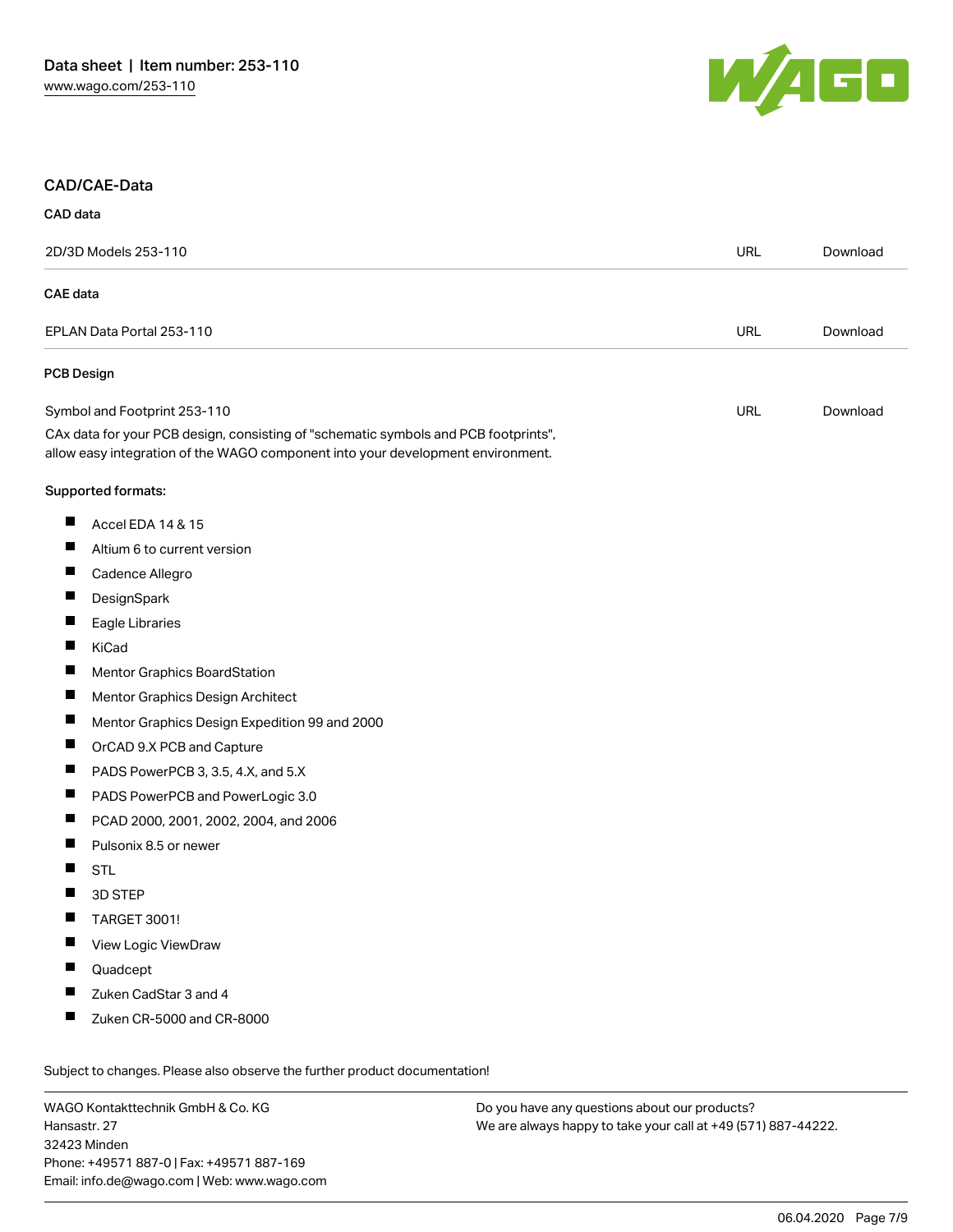PCB Component Libraries (EDA), PCB CAD Library Ultra Librarian



#### Installation Notes

Conductor termination



Inserting a conductor via push-in termination.

#### Conductor removal



Removing a conductor via 2.5 mm screwdriver.

#### Installation

Subject to changes. Please also observe the further product documentation!

WAGO Kontakttechnik GmbH & Co. KG Hansastr. 27 32423 Minden Phone: +49571 887-0 | Fax: +49571 887-169 Email: info.de@wago.com | Web: www.wago.com